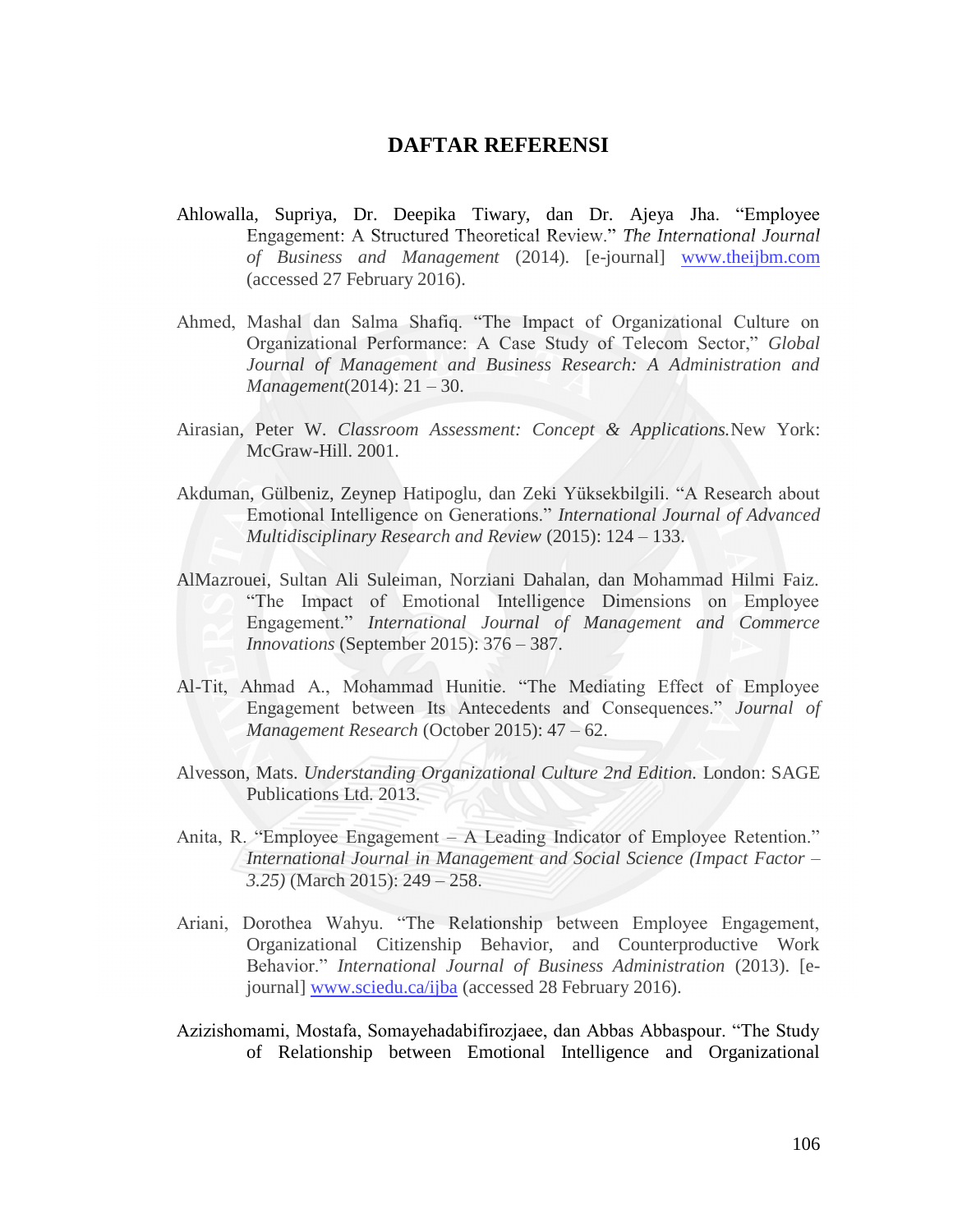Citizenship Behavior of High School Teachers in Iran." *Journal of Applied Science and Agriculture* 9(6) (May 2014): 2457 - 2465.

- Bellas, Dimitrios dan Athanasios Koustelios. "Organizational Culture and Job Satisfaction: A Review." *International Review of Management and Marketing* (2014): 132 – 149.
- Blell, Denys Santos. *Emotional Intelligence for the Authentic and Diverse Workplace.*Bloomington: iUniverse, 2011.
- Bradberry, Travis and Jean Greaves. *Emotional Intelligence 2.0.*San Diego: TalentSmart, 2009.
- Bridger, Emma. *Employee Engagement*. London: Kogan Page Limited, 2015.
- Bukki, AbolajiOlugbenga. "Influence of Emotional Intelligence and Work-Family Conflict on Organizational Citizenship Behavior of Secondary School Business Subjects' Teachers in Ogun State," *Journal of Education and Human Development 3* (2014). [e-journal] <http://dx.doi.org/10.15640/jehd.v3n3a24> (accessed 15 September 2015).
- Byrne, Zinta.S.,*Understanding Employee Engagement: Theory, Research, and Practice.* London: Routledge, 2014.
- Colquitt, Jason A., Jeffery A. Lepinedan Michael J. Wesson. *Organizational Behavior – Improving Performance and Commitment in the Workplace.*New York: McGarw-Hill Irwin. 2011.
- Cook, Sarah. *The Essential Guide to Employee Engagement: Better Business Performance.* London: Kogan Page Limited, 2008.
- Ghozali, Imam dan Hengky Latan. *Partial Least Squares:* Konsep, Teknik, dan Aplikasi Menggunakan Program SmartPLS 3.0 Untuk Penelitian Empiris. Semarang: Badan Penerbit Undip. 2015.
- Gibson, James L., John M. Ivancevich, James H. Donelly, Jr., Robert Konopaske. *Organizations – Behavior Structure Process.* New York: McGraw-Hill. 2006.
- Gill, Preetinder S., John Dugger, dan Frank Norton. "The Relationship between Compensation and Selected Dimensions of Employee Engagement in a Mid-Sized Engineering Services Firm." *The Journal of Technology, Management, and Applied Engineering* (March 2014): 1 – 12.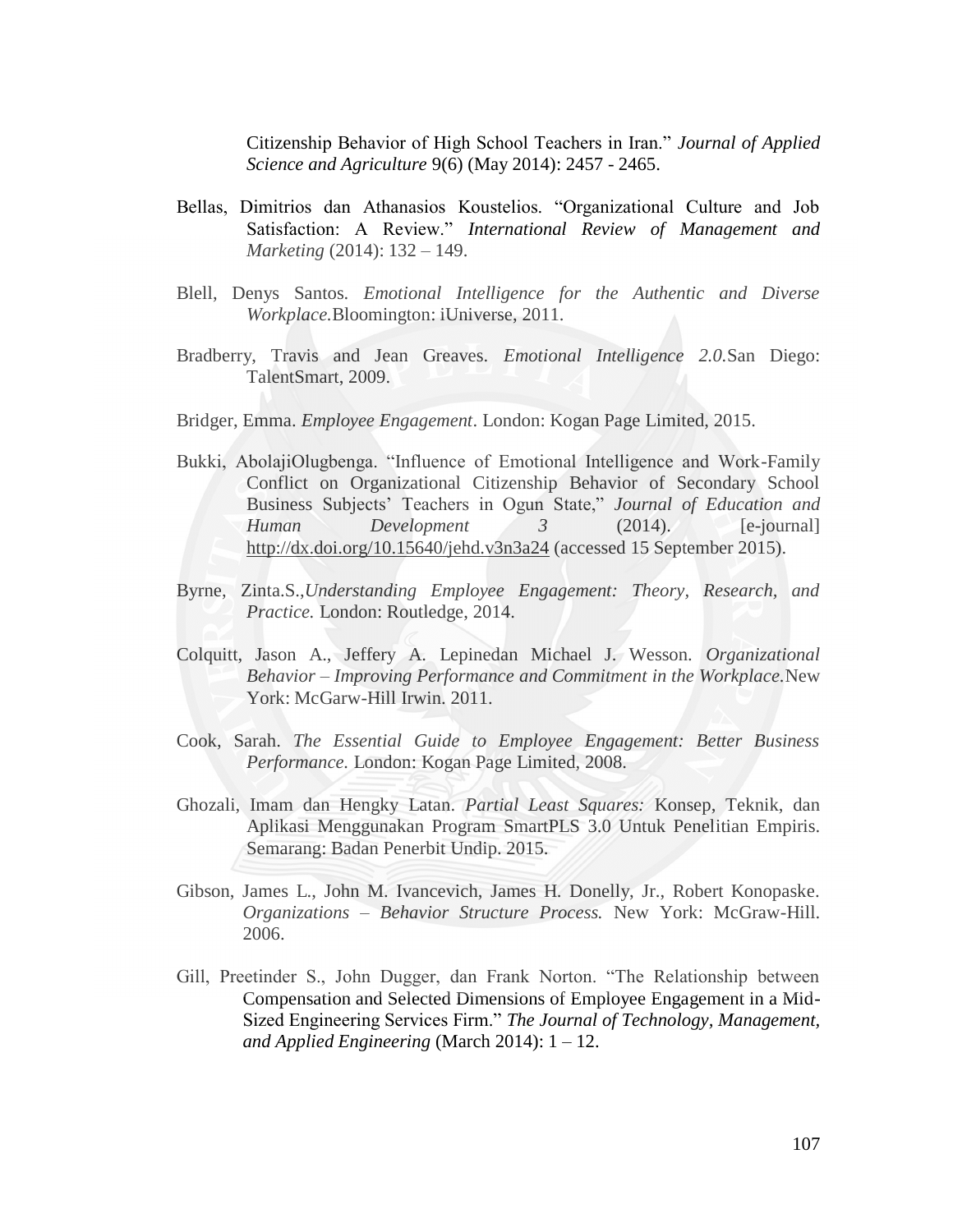- Goksoy, Suleyman. "Participation of Teachers in School Administration and Their Organizational Citizenship Behaviors." *International Journal of Humanities and Social Science* (May 2014): 179.
- Gupta, Manish, Shirsendu Ganguli, dan Abhilash Ponnam. "Factors Affecting Employee Engagement in India: A Study on Offshoring of Financial Services." *The Qualitative Report* (2015): 498 – 515.
- Hakeem, Iqbal Ahmed & Sumaira Gulzar. "Employee Engagement: An Empirical Study of Higher Education Sector in Kashmir." *Abhinav International Monthly Refereed Journal of Research in Management and Technology* (April 2015): 20 – 26.
- Hanif, Faisal, Sayyed Muhammad Mehdi Raza Naqvi, dan Karar Hussain. "The Role of Employee Engagement in Work-related Outcomes." *Advances in Economics and Business 3 (6)* (2015). [e-journal] [http://www.hrpub.org](http://www.hrpub.org/) (accessed 27 February 2016).
- Harper, Pamela J. "Exploring Forms of Organizational Citizenship Behaviors (OCB): Antecedents and Outcomes." *Journal of Management and Marketing Research Volume 18* (February, 2015): 2.
- Hofstede, Geert dan Gert Jan Hofstede. *Cultures and Organizations – Software of the Mind*. New York: McGraw-Hill. 2005.
- Irshad, Raazia dan Maryam Saeed Hashmi. "How Transformational Leadership is related to Organizational Citizenship Behavior? The Mediating Role of Emotional Intelligence." *Pakistan Journal of Commerce and Social Sciences* (2014): 413 – 425.
- Jones, Gareth. *Organizational Theory, Design and Change.* New Jersey: Pearson Prentice Hall. 2010.
- Macey, William. H., Benjamin Schneider, Karen M. Barbera, and Scott A. Young. *Employee Engagement: Tools for Analysis, Practice, and Competitive Advantage.* West Sussex: John Wiley & Sons, Ltd., 2009.
- Markovic, Mirjana Radovic. *Impact of Globalization on Organizational Culture, Behavior, and Gender Roles.* North Carolina: Information Age Publishing, Inc. 2012.
- Muhammad, Ali. H. "Perceived Organizational Support and Organizational Citizenship Behavior: The Case of Kuwait." *International Journal of Business Administration Vol. 5, No. 3* (April 2014): 59 – 72.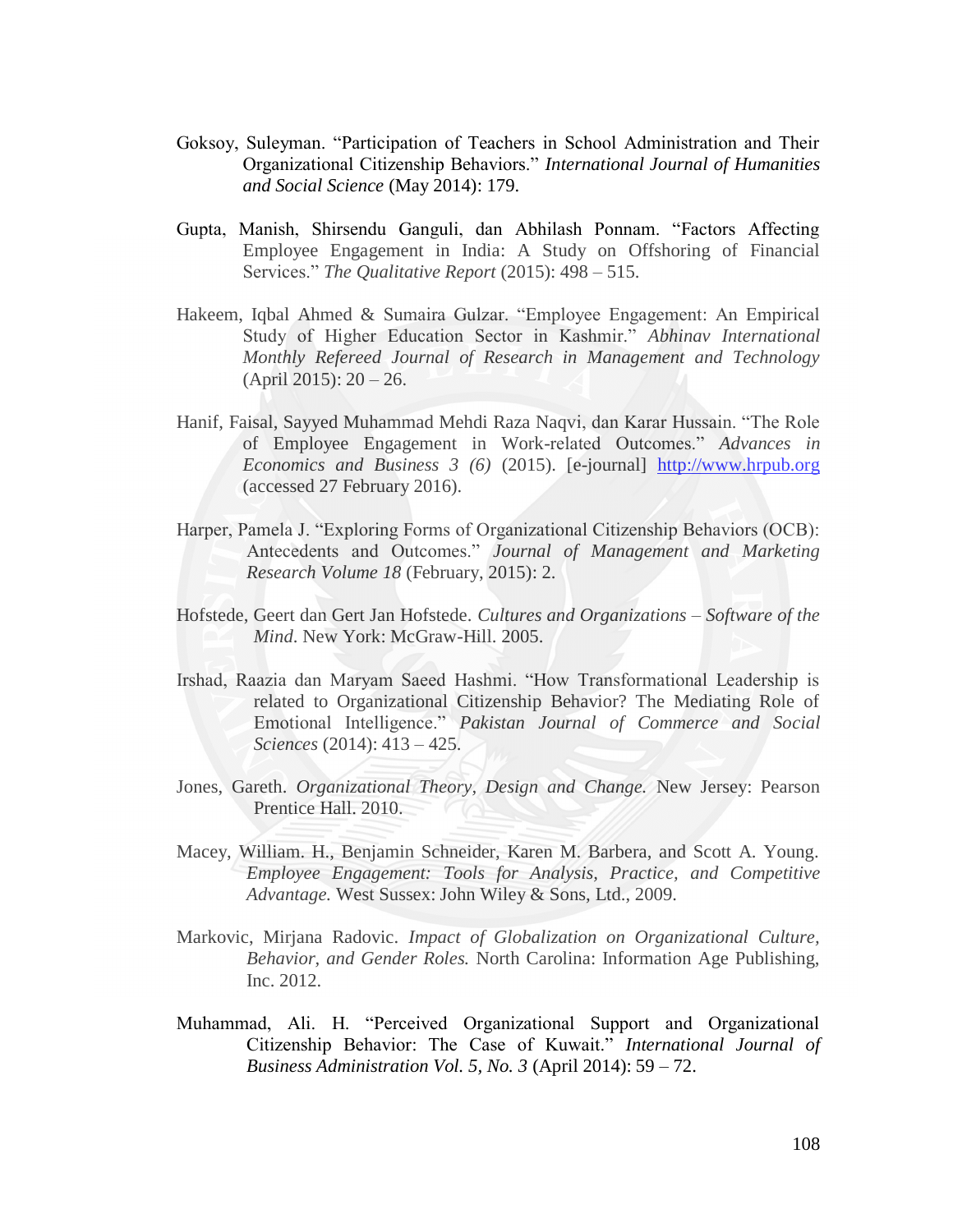- Muijs, Daniel. *Doing Quantitative Research in Education with SPSS.* London: SAGE Publications Ltd. 2004.
- Naidoo, Pervarshnee dan Nico Martins. "Investigating the Relationship between Organizational Culture and Work Engagement." *Problems and Perspectives in Management* (2014): 432 – 440.
- Nawas, Muhammad Saqib, Masoodul Hassan, Saad Hassan, SadiaShaukat, dan Muhammad Ali Asadullah. "Impact of Employee Training and Empowerment on Employee Creativity Through Employee Engagement: Empirical Evidence from the Manufacturing Sector of Pakistan."*Middle-East Journal of Scientific Research 19 (4)* (2014): 593 – 601.
- Nezamabad, ManijehZibale, Kamran Mohamadkhani, and AmirhosseinMohamaddavoodi. "The Relationship between Emotional Intelligence, Organizational Culture, and Organizational Citizenship Behavior Among the Staffs of TarbiatModares University: A Case Study." *Journal of Social Issues & Humanities* 6 (June 2014): 198.
- Olobatuyi, Moses E. A User's Guide to Path Analysis. Maryland: University Press of America. Inc., 2006.
- Organ, Dennis W., Philip M. Podsakoff, dan Scott B.MacKenzie. *Organizational Citizenship Behavior: Its Nature, Antecedents, adn Consequences.* New York: SAGE Publications, Inc. 2006.
- Pourgaz, Abdul Wahab, Abdul Gader Naruel, dan Hossein Jenaabadi. "Examining the Relationship of Organizational Commitment and Equity Perception of Secondary School Administrators." *Scientific Research Publishing* (2015). [e-journal] <http://dx.doi.org/10.4236/psych.2015.66079> (accessed 21 Februari 2016).
- Salovey, Peter, Marc A. Brackett, dan John D. Mayer. *Emotional Intelligence: Key Readings on the Mayer and Salovey Model.* New York: Dude Publishing. 2007.
- Sarafraz, Sheikh Abbas dan Amin Rahimi Kia. "Examining the Relationship between Organizational Culture and Organizational Citizenship Behavior in the Social Security Branches of Khorramabad." *Indian Journal of Fundamental and Applied Life Sciences Vol. 5* (2015). [e-journal] [www.cibtech.org/sp.ed/jls/2015/01/jls/htm](http://www.cibtech.org/sp.ed/jls/2015/01/jls/htm) (accessed 15 September 2015).
- Sarangi, SwateedanAakanksha Vats. "Role of Emotional Intelligence on Employee Engagement: A Study among Indian Professionals." *International Journal of Business and Management Vol.10* (May 2015): 224 - 233.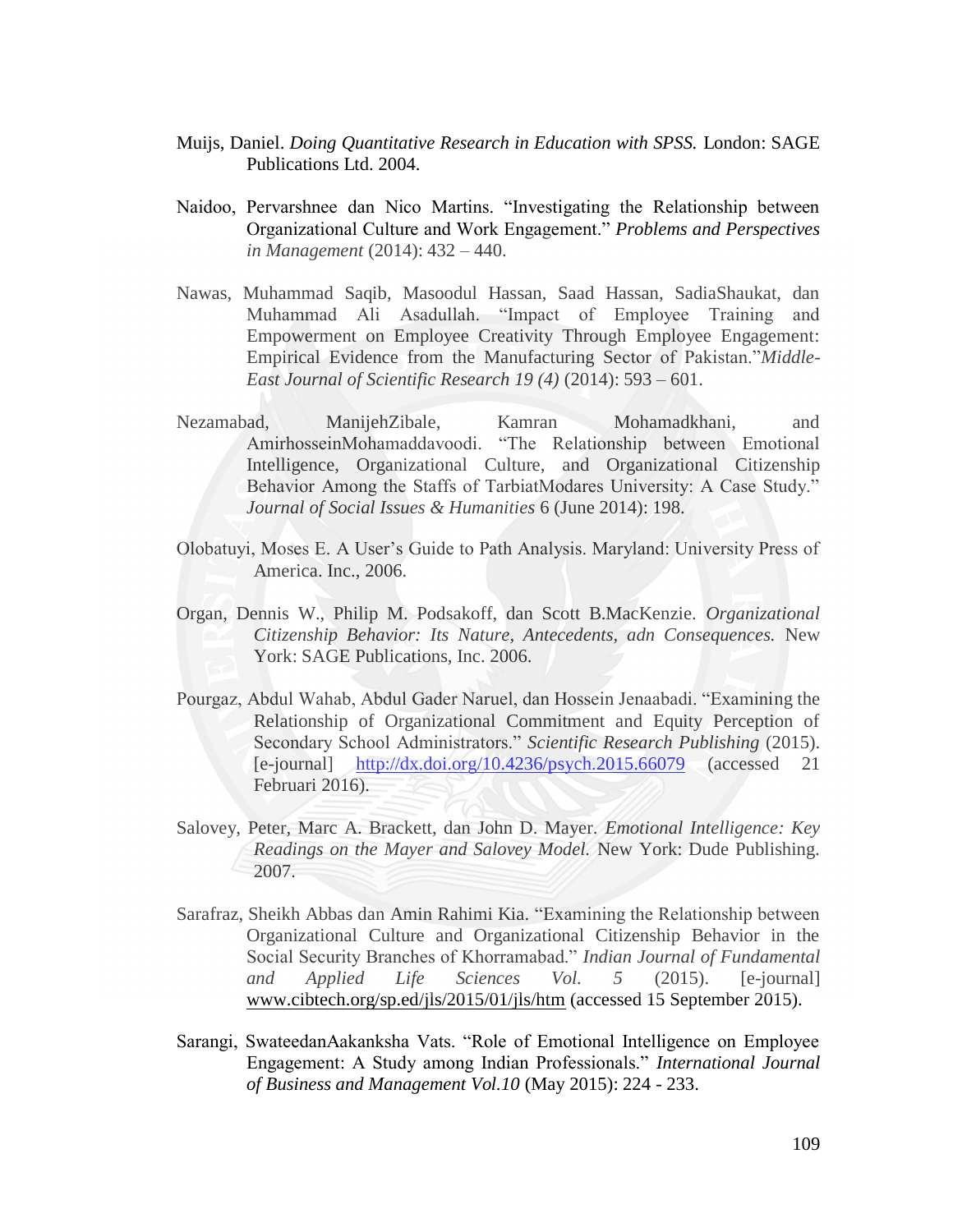- Schabracq, Marc. *Changing Organizational Culture: The Change Agent's Guidebook.* West Sussex: John Wiley & Sons Ltd. 2007.
- Schein, Edgar H. *Organizational Culture and Leadership*. San Fransisco: Jossey-Bass, A Wiley Imprint. 2004.
- Sesen, Harun, Semih Soran, dan Ebru Caymaz. "Dark Side of Organizational Citizenship Behavior (OCB): Testing a Model between OCB, Social Loafing, and Organizational Commitment." *International Journal of Business and Social Science* (April 2014): 125 – 135.
- Shirsavar, Hadi Rezghi dan Ali Souri. "Studying Relationship of Emotional Intelligence and Organizational Citizenship Behaviour of Boys' Secondary School Teachers of District.5 of Tehran." *American Journal of Educational Science* (2015): 110 – 116.
- Somech, Anit and IzharOplatka. *Organizational Citizenship Behavior in Schools: Examining the Impact and Opportunities Within Educational Systems.* New York: Routledge. 2015.
- Sridhar, Anushadan T. Thiruvenkadam. "Impact of Employee Engagement on Organization Citizenship Behavior." *BVIMSR's Journal of Management Research* (October 2014): 147 – 155.
- Sudaryono. *Budaya&PerilakuOrganisasi*. Jakarta Pusat: LenteraIlmuCendekiaPerkantoran Sentra, 2014.
- Sukardi. *MetodologiPenelitianPendidikan,* Jakarta: PT BumiAksara, 2008.
- Sunny T. Rajanidan A.J. Joshua. "Employee Engagement: An Imperative for Creating Job Satisfaction in Evolving Workplaces." *IOSR Journal of Business and Management* (2016). [e-journal] [www.iosjournals.org](http://www.iosjournals.org/) (accessed 27 February 2016).
- Tziner, Aharondan Gil Sharoni. "Organizational Citizenship Behavior, Organizational Justice, Job Stress, and Work-family Conflict: Examination of Their Interrelationships with Respondents from a Non-western Culture." *Journal of Work and Organizational Psychology* (2014). [e-journal] [www.elsevier.ea/rpto](http://www.elsevier.ea/rpto) (accessed 27 February 2016).

Unaradjan, DominikusDolet. MetodePenelitianKuantitatif. Jakarta: Grafindo, 2013.